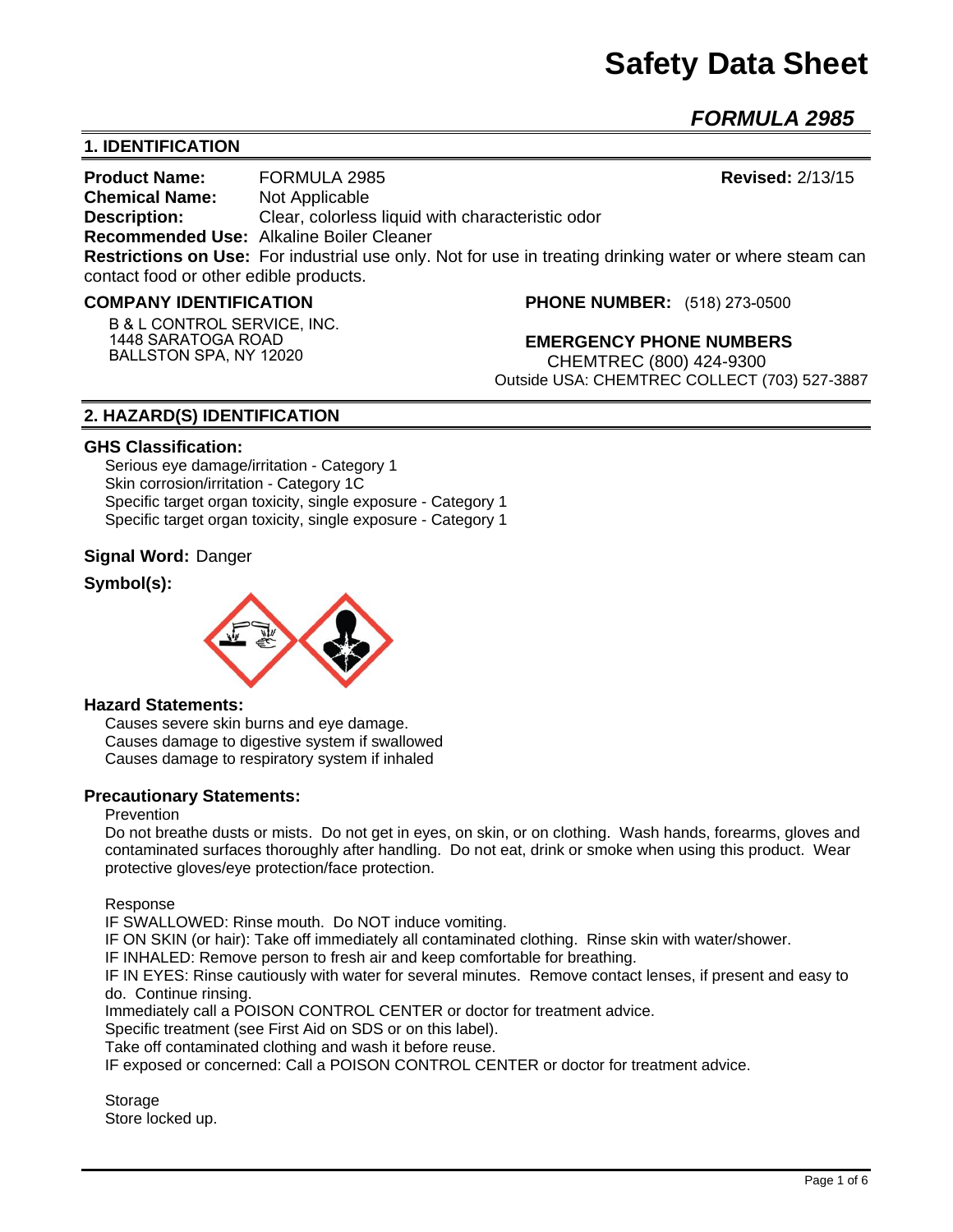Disposal

Dispose of contents/container in accordance with local, regional, national and international regulations.

## **Hazards Not Otherwise Classified:** None Known.

## **Percentages of Components with Unknown Acute Toxicity:**

 Dermal: 29% Inhalation: 29%

## **3. COMPOSITION / INFORMATION ON INGREDIENTS**

| <b>CHEMICAL INGREDIENTS</b>             | <b>CAS NO.*</b> | PERCENT (%)** |
|-----------------------------------------|-----------------|---------------|
| POTASSIUM HYDROXIDE                     | 1310-58-3       | $8\% - 18\%$  |
| SODIUM HYDROXIDE                        | 1310-73-2       | $< 5\%$       |
| POLYPHOSPHATE SALT                      | 7320-34-5       | $2\% - 8\%$   |
| TETRASODIUM ETHYLENEDIAMINETETRAACETATE | 64-02-8         | М             |
| <b>TRISODIUM NITRILOTRIACETATE</b>      | 5064-31-3       |               |
| SODIUM NITRATE                          | 7631-99-4       | M             |
| ETHOXYLATED SURFACTANT                  | Proprietary     | M             |
|                                         |                 |               |

#### **Legend: L=<1%; M=1-10%; H=>10%**

**\* Exposure limit and regulatory information in Sections 8 & 15 \*\* Exact percentage is a trade secret. Concentration range is provided to assist users in providing appropriate protections.**

## **4. FIRST AID MEASURES**

- **Eye Contact:** Immediately flush eyes with a directed stream of cool, clear water for at least 30 minutes. Forcibly holding eyelids apart to ensure complete irrigation of all eye and lid tissues. Remove contact lenses, if present, after the first 5 minutes, then continue rinsing eye. Do not allow individual to rub their eyes. Get medical attention urgently, preferably from an ophthalmologist. Do not transport the victim until the recommended flushing period is completed, unless a portable emergency eye wash bottle is immediately available.
- **Skin Contact:** Immediately wash skin with soap and plenty of water while removing contaminated clothing, for at least 15-20 minutes. Call a poison control center or doctor for treatment advice. Do not take contaminated clothing home to be laundered. Shoes and other leather items which cannot be decontaminated should be disposed of properly. Suitable emergency safety shower facility should be immediately available.
- **Inhalation:** No adverse effects anticipated by this route of exposure. If effects occur, remove patient to fresh air and give artificial respiration via a suitable mechanical device such as a bag and mask if required and get medical attention. Do not use mouth-to-mouth resuscitation.
- **Ingestion:** Do not induce vomiting. Rinse mouth with copious quantities of water first and get immediate medical attention. Drink several glasses of water. Never give anything by mouth to an unconscious person. If vomiting occurs, keep airways clear.
- **Note to Physician:** There is no specific antidote. Treatment of overexposure should be directed at the control of symptoms and the clinical condition of the patient. Aspiration may cause lung damage. Probable mucosal damage may contraindicate the use of gastric lavage.

## **Most Important Symptoms/Effects:**

- **Eye Contact:** May cause severe irritation or burns. Prolonged contact may cause irreversible damage and/or blindness.
- **Skin Contact:** Prolonged contact may cause severe irritation or burns. Severity is generally determined by concentration of solution and duration of contact.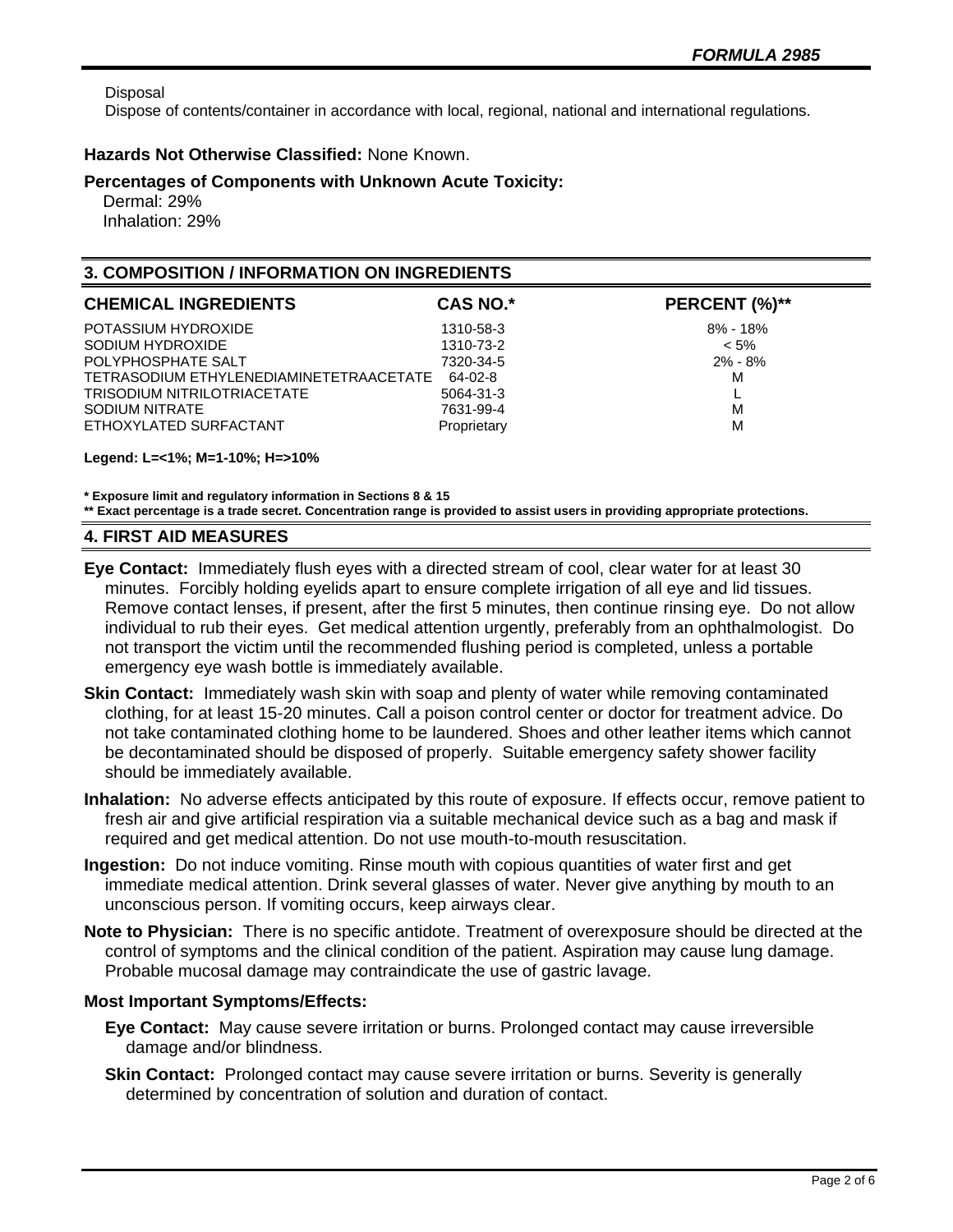**Inhalation:** Inhalation of mist may be irritating; a stinging sensation may be experienced. May cause damage to the upper respiratory tract and lungs under severe conditions.

**Ingestion:** May be toxic. May cause severe irritation or burns of the mouth, throat, and internal tissues resulting in possible nausea and/or vomiting. Large amounts can result in acute toxic effects which may be fatal.

### **Indication of Immediate Medical Attention and Special Treatment, if Necessary:** Ingestion may reduce serum calcium levels. Renal failure and hypocalcaemia may result. Repeated urinalysis recommended.

# **5. FIRE FIGHTING MEASURES**

**Suitable (and Unsuitable) Extinguishing Media:** Any media suitable for the surrounding fire.

**Specific Hazards Arising from the Chemical:** Product is corrosive to eyes, skin, and respiratory system. Closed containers may rupture (due to buildup of pressure) when exposed to extreme heat. If evaporated to dryness, some product residuals may burn. Thermal decomposition may release oxides of carbon, nitrogen and phosphorous.

**Special Protective Equipment and Precautions for Fire-Fighters:** Wear self-contained breathing apparatus and full turn-out gear. Approach fire from upwind direction. If possible, move containers away from fire. Cool fire exposed containers with water spray. If containers rupture or leak, product may evolve irritating or toxic gas under extreme heat. Contain runoff.

# **6. ACCIDENTAL RELEASE MEASURES**

## **Spill Containment and Clean-up Instructions:**

Wear suitable protective equipment found in section 8. Small spills may be flushed with copious quantities of water, preferably to a sanitary sewer or waste treatment facility. Larger spills may be absorbed in sawdust or other absorbent and sweepings disposed of in an approved landfill. The area may then be flushed with copious quantities of water. Floor may be slippery; use care to avoid falling. Avoid release of this product into the environment to prevent contamination of soil, sewers, natural waterways and/or groundwater. See Section 12 for Ecological Information.

# **7. HANDLING AND STORAGE**

## **Handling and Storage:**

Store in a cool, dry, well ventilated area, between 10°C and 49°C. Keep containers tightly closed when not in use and follow all recommended safety precautions when handling the material. Keep out of sun and away from heat or open flame. Keep away from incompatible materials. See Section 10 for incompatible materials.

# **8. EXPOSURE CONTROL / PERSONAL PROTECTION**

**Engineering Controls:** General ventilation expected to be satisfactory

## **PERSONAL PROTECTION EQUIPMENT**

**Respiratory:** Not normally required unless misting occurs. Wear an OSHA or NIOSH approved respirator.

**Eyes and Face:** Chemical splash goggles or face shield/goggle combination

**Hands and Skin:** Chemical resistant rubber, neoprene latex or PVC

**Other Protective Equipment:** Eyewash station and safety shower in area of use. Rubber apron and boots are also recommended where workers will be handling the product.

## **EXPOSURE GUIDELINES**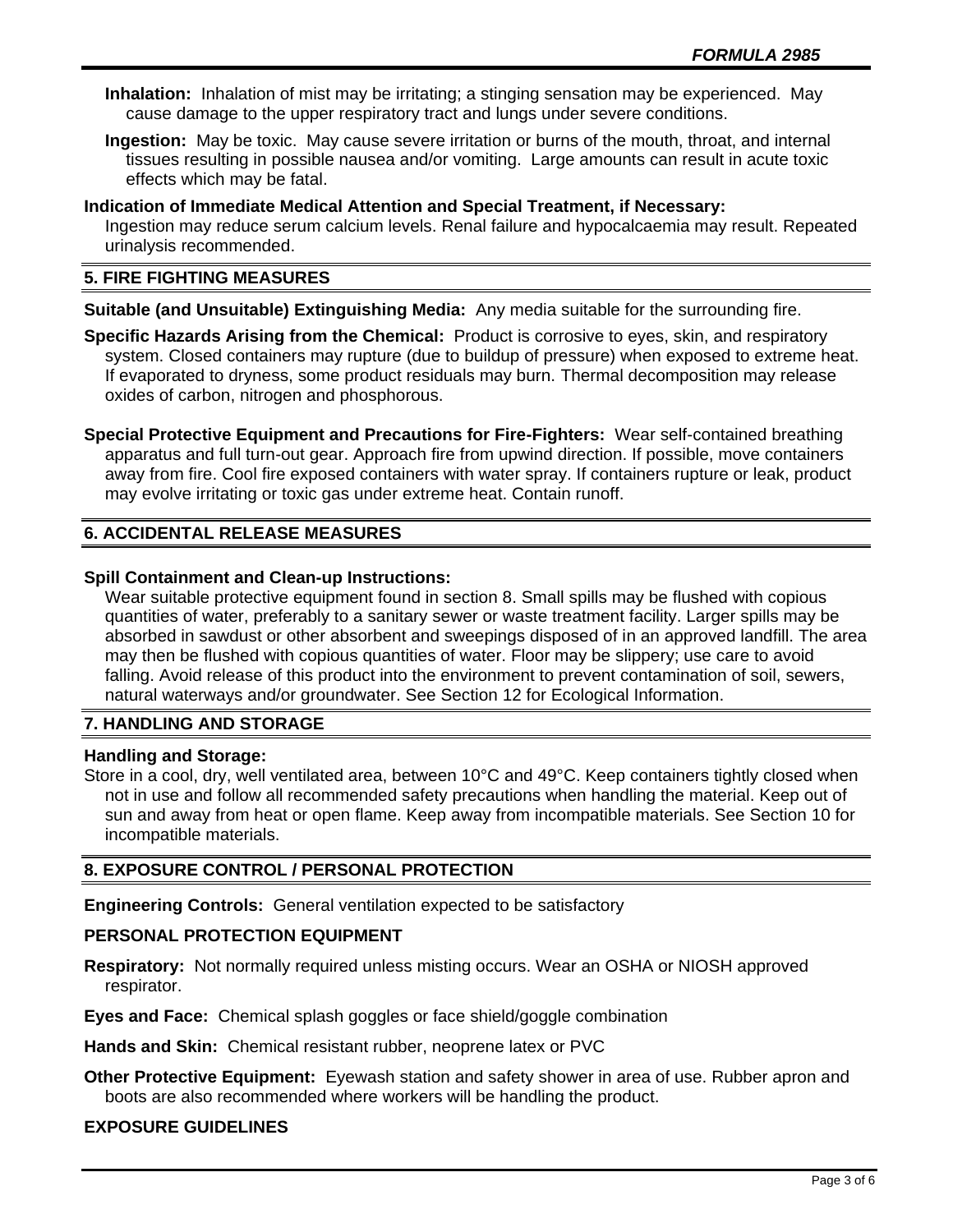# **Exposure Limits:**

**COMPONENT TLV** POTASSIUM HYDROXIDE 2mg/m<sup>3</sup>/15M SODIUM HYDROXIDE 2mg/m<sup>3</sup>/15M

# **9. PHYSICAL AND CHEMICAL PROPERTIES**

| <b>Appearance and Odor:</b>         | Clear, colorless liquid with characteristic odor |                                        |                        |
|-------------------------------------|--------------------------------------------------|----------------------------------------|------------------------|
| <b>Odor Threshold:</b>              | N.D.                                             | <b>Vapor Pressure:</b>                 | N.A.                   |
| pH (undiluted):                     | > 13.5                                           | <b>Vapor Density:</b>                  | $<$ 1                  |
| <b>Freeze Point:</b>                | $<$ 0°C (32°F)                                   | Specific Gravity(@22°C):               | $1.240 - 1.250$        |
| <b>Boiling Point:</b>               | >100°C (212°F)                                   | <b>Solubility in Water:</b>            | Complete               |
| <b>Flash Point:</b>                 | <b>None</b>                                      | <b>Partition Coefficient:</b>          | N.D. (n-octanol/water) |
|                                     |                                                  | <b>Auto-Ignition Temperature:</b>      | N.D.                   |
| <b>Evaporation Rate:</b>            | 1.0                                              | <b>Decomposition Temperature: N.D.</b> |                        |
| Flammability (solid, gas): No       |                                                  | <b>Viscosity:</b>                      | N.D.                   |
| Flammable Limits in Air: LFL - N.A. |                                                  |                                        |                        |
|                                     | $UFL - N.A.$                                     |                                        |                        |

## **10. STABILITY AND REACTIVITY**

**Reactivity:** Not normally reactive at normal temperatures and pressure.

**Chemical Stability:** Stable under normal conditions

**Possibility of Hazardous Reactions:** Will not occur under normal conditions.

**Conditions to Avoid:** Avoid excessive heat, sparks or open flames.

**Incompatible Materials:** Concentrated acids or oxidizing agents.

**Hazardous Decomposition Products:** Thermal decomposition may release oxides of carbon, nitrogen and phosphorous.

## **11. TOXICOLOGICAL INFORMATION**

**Ingestion Testing:** Rat, LD50: 1,784 mg/kg\*

**Skin Testing: None established for this product.** 

**Inhalation Testing:** None established for this product.

\*Calculated based on GHS acute toxicity formula.

# **CHRONIC TOXICITY DATA**

**Sensitization Testing:** None established for this product.

**Other Testing:** None established for this product.

**Routes of Exposure:** Eyes, Ingestion, Inhalation, Skin.

**Eye Contact:** May cause severe irritation or burns. Prolonged contact may cause irreversible damage and/or blindness.

**Skin Contact:** Prolonged contact may cause severe irritation or burns. Severity is generally determined by concentration of solution and duration of contact.

**Inhalation:** Inhalation of mist may be irritating; a stinging sensation may be experienced. May cause damage to the upper respiratory tract and lungs under severe conditions.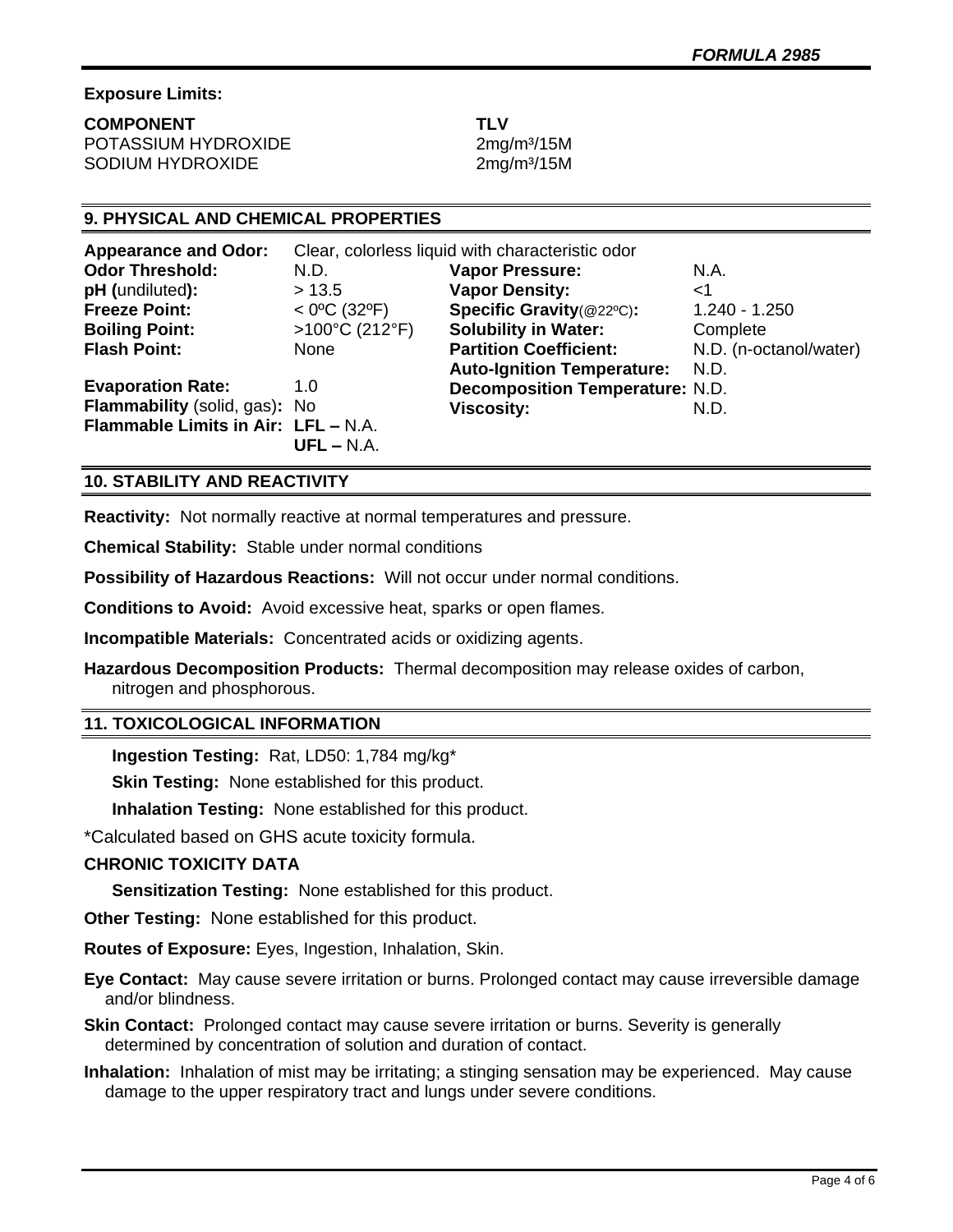**Ingestion:** May be toxic. May cause severe irritation or burns of the mouth, throat, and internal tissues resulting in possible nausea and/or vomiting. Large amounts can result in acute toxic effects which may be fatal.

**Medical Conditions Aggravated by Exposure:** None known.

**Chronic Effects from Repeated Overexposure:** Other than short term effects, none established.

## **12. ECOLOGICAL INFORMATION**

#### **Aquatic Toxicity Data:**

 Invertebrate: Daphnia magna, EC50/48hr: 307 mg/l Fish: Rainbow trout, LC50/96hr: 413 mg/l \*Calculated based on GHS acute aquatic toxicity formula.

**Product Fate Data:** None established for this product.

**Biodegradation Data:** None established for this product.

### **13. DISPOSAL CONSIDERATIONS**

**Waste Disposal:** Dispose of in accordance with local, regional, national and international regulations. Contact the Hazardous Waste representative at the nearest EPA Regional Office for guidance. Container Disposal: Triple rinse container (or equivalent) promptly after emptying and offer for reconditioning if appropriate. Empty the rinsate into application equipment or a mix tank or store rinsate for later use or disposal.

### **14. TRANSPORT INFORMATION**

# **US DEPARTMENT OF TRANSPORTATION (DOT) INFORMATION**

**UN/NA ID Number:** UN3266 **Proper Shipping Name:** CORROSIVE LIQUID, BASIC, INORGANIC, N.O.S. (CONTAINS POTASSIUM HYDROXIDE) **Hazard Class:** 8 **Packing Group:** PGII

**VESSEL TRANSPORT (IMO/IMDG) UN/NA ID Number:** UN3266 **Proper Shipping Name:** CORROSIVE LIQUID, BASIC, INORGANIC, N.O.S. (CONTAINS POTASSIUM HYDROXIDE) **Hazard Class:** 8 **Packing Group:** PGII **Marine Pollutant:** No

#### **15. REGULATORY INFORMATION**

## **US FEDERAL REGULATIONS**

**TSCA:** All ingredients listed or exempt from listing. **CERCLA and/or SARA RQ:** No ingredients listed in this section. **SARA Section 302 Hazard Class:** No ingredients listed in this section. **SARA Section 311/312 Chemicals:**  Acute Health Hazard: Yes Chronic Health Hazard: No Fire Hazard: No Sudden Release of Pressure Hazard: No Reactive Hazard: No **SARA Section 313 Chemicals:** No ingredients listed in this section.